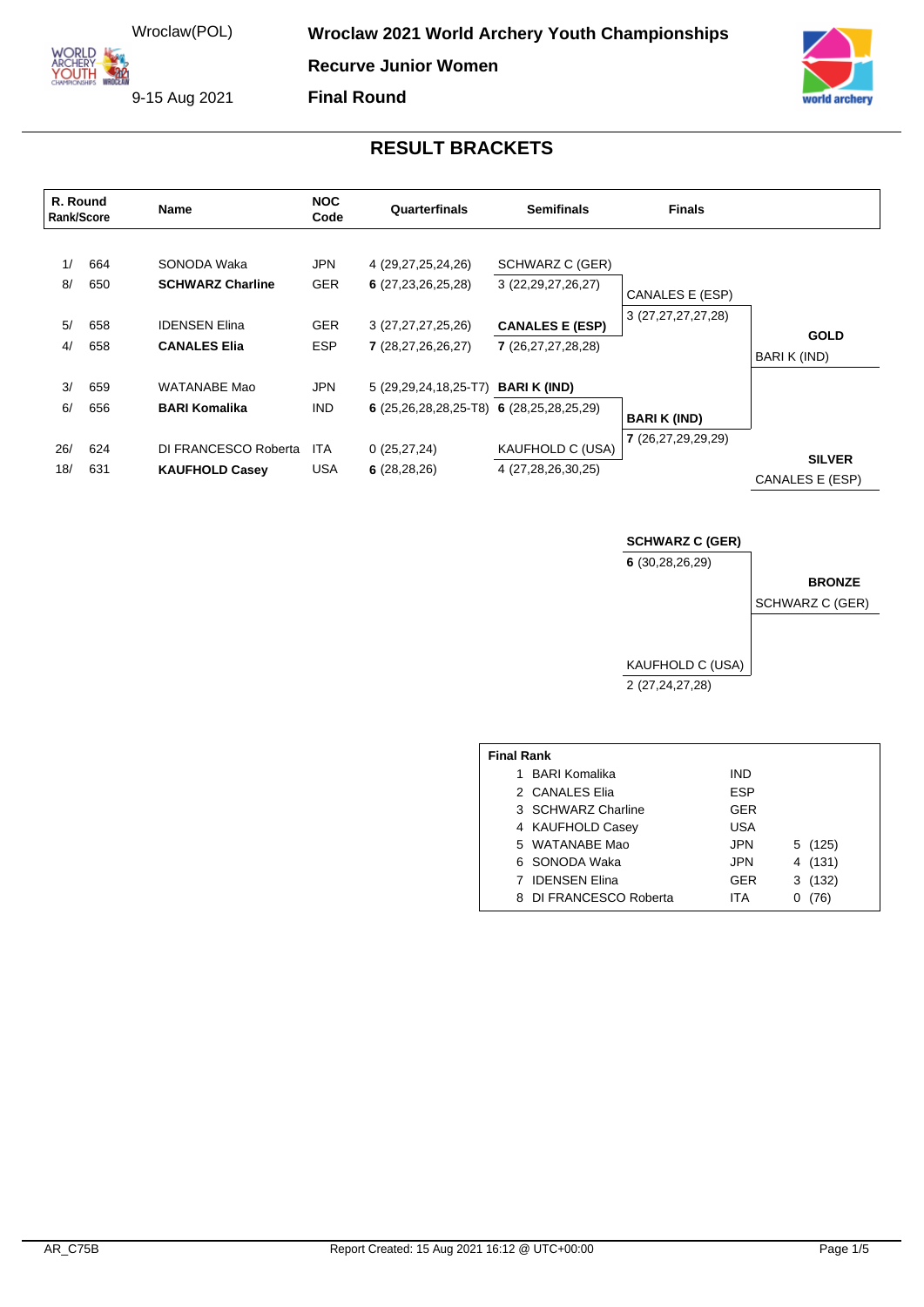**ARCHERY<br>YOUTH 422** 

**Recurve Junior Women**

**Elimination Round**

9-15 Aug 2021



| 664<br><b>JPN</b><br>1/<br><b>SONODA Waka</b><br>SONODA W (JPN)<br>pre-seeded in 1/16th<br>SONODA W (JPN)<br>6(28, 28, 30)<br>-Bye-<br>SONODA W (JPN)<br>6(28, 27, 30)<br>33/<br><b>RUS</b><br>617<br>NAMDAKOVA V (RUS)<br><b>NAMDAKOVA Viktoria</b><br>0(23,26,19)<br>-Bye-<br>PIPER L (GBR)<br>0(27, 24, 27)<br>-Bye-<br>PIPER L (GBR)<br><b>GBR</b><br>32/<br>617<br><b>PIPER Louisa</b><br>6(24, 27, 20)<br>SONODA W (JPN)<br>4 (29,27,25,24,26)<br>632<br><b>DE VELASCO Ines</b><br><b>ESP</b><br>17/<br>DE VELASCO I (ESP)<br>6(26, 27, 25)<br>-Bye-<br>DE VELASCO I (ESP)<br>4 (26, 25, 27, 25, 27)<br>GUERRERO ASENCIO MJ (COL)<br>65/<br>551<br>ALLEN OHNSTROM Evelyn SWE<br>1(14,20,11,19)<br>48/<br>585<br>GUERRERO ASENCIO Maria Jose COL<br>0(24, 26, 14)<br>7(24,20,22,24)<br>FERS S (SLO)<br>0(26,26,24)<br><b>GUA</b><br>0(18, 17, 24)<br>VAZQUEZ SAUCEDO AL (MEX)<br>49/<br>584<br><b>ENRIQUEZ Nancy</b><br>64/<br>554<br>VAZQUEZ SAUCEDO Ana Laura MEX<br>6(26, 23, 28)<br>3 (19,26,19,26,16)<br><b>FERS S (SLO)</b><br>6(27, 27, 24, 24, 28)<br>-Bye-<br>FERS S (SLO)<br>635<br>16/<br><b>SLO</b><br><b>FERS Spela</b><br>7(22,26,20,25,25)<br>9/<br>649<br><b>BUDAZHAPOVA Tuiana</b><br><b>RUS</b><br><b>BUDAZHAPOVA T (RUS)</b><br>-Bye-<br>6(27,25,25)<br><b>BUDAZHAPOVA T (RUS)</b><br>4 (26,24,30,25,27)<br>572<br>6 (25,25,22,21,24)   ZULUAGA ROBLES AJ (COL)<br>57/<br>ZULUAGA ROBLES Allyx Jhobana COL<br>56/<br>574<br><b>HYE Jasmin</b><br><b>AUT</b><br>4 (24, 24, 27, 23, 18)<br>0(22, 23, 15)<br>FERNANDEZ INFANTE L (ESP)<br>5 (28,30,26,26,26-T9)<br>41/<br>606<br><b>SILVA Sarah</b><br>MEX<br>SILVA S (MEX)<br>0(19,21,15)<br>-Bye-<br>FERNANDEZ INFANTE L (ESP)<br>6(27, 28, 25, 25, 27)<br>-Bye-<br>FERNANDEZ INFANTE L (ESP)<br>627<br>24/<br>FERNANDEZ INFANTE Leyre ESP<br>6(25, 27, 26)<br><b>SCHWARZ C (GER)</b><br>6(27, 23, 26, 25, 28)<br>626<br><b>RUS</b><br><b>GILMANOVA M (RUS)</b><br>25/<br><b>GILMANOVA Mariia</b><br>-Bye-<br>6(26, 26, 22)<br>GILMANOVA M (RUS)<br>4 (28,25,25,29,26)<br>-Bye-<br><b>VERMAT (IND)</b><br><b>IND</b><br>0(23,24,21)<br>606<br>40/<br><b>VERMA Tanisha</b><br><b>SCHWARZ C (GER)</b><br>6 $(28, 27, 25, 29, 29 - T9+)$<br>-Bye-<br><b>SCHWARZ C (GER)</b><br>6 (27,26,29,28,28)<br>pre-seeded in 1/16th<br><b>SCHWARZ C (GER)</b> | R. Round<br>Rank/Score |     | Name                    | <b>NOC</b><br>Code | 1/48<br>Elimin. Round | 1/24<br>Elimin. Round | 1/16<br>Elimin. Round | 1/8<br>Elimin. Round | Quarterfinals |
|-------------------------------------------------------------------------------------------------------------------------------------------------------------------------------------------------------------------------------------------------------------------------------------------------------------------------------------------------------------------------------------------------------------------------------------------------------------------------------------------------------------------------------------------------------------------------------------------------------------------------------------------------------------------------------------------------------------------------------------------------------------------------------------------------------------------------------------------------------------------------------------------------------------------------------------------------------------------------------------------------------------------------------------------------------------------------------------------------------------------------------------------------------------------------------------------------------------------------------------------------------------------------------------------------------------------------------------------------------------------------------------------------------------------------------------------------------------------------------------------------------------------------------------------------------------------------------------------------------------------------------------------------------------------------------------------------------------------------------------------------------------------------------------------------------------------------------------------------------------------------------------------------------------------------------------------------------------------------------------------------------------------------------------------------------------------------------------------------------------------------------------------------------------------------------------------------------------------------------------------------------------------------------------------------------------------------|------------------------|-----|-------------------------|--------------------|-----------------------|-----------------------|-----------------------|----------------------|---------------|
|                                                                                                                                                                                                                                                                                                                                                                                                                                                                                                                                                                                                                                                                                                                                                                                                                                                                                                                                                                                                                                                                                                                                                                                                                                                                                                                                                                                                                                                                                                                                                                                                                                                                                                                                                                                                                                                                                                                                                                                                                                                                                                                                                                                                                                                                                                                         |                        |     |                         |                    |                       |                       |                       |                      |               |
|                                                                                                                                                                                                                                                                                                                                                                                                                                                                                                                                                                                                                                                                                                                                                                                                                                                                                                                                                                                                                                                                                                                                                                                                                                                                                                                                                                                                                                                                                                                                                                                                                                                                                                                                                                                                                                                                                                                                                                                                                                                                                                                                                                                                                                                                                                                         |                        |     |                         |                    |                       |                       |                       |                      |               |
|                                                                                                                                                                                                                                                                                                                                                                                                                                                                                                                                                                                                                                                                                                                                                                                                                                                                                                                                                                                                                                                                                                                                                                                                                                                                                                                                                                                                                                                                                                                                                                                                                                                                                                                                                                                                                                                                                                                                                                                                                                                                                                                                                                                                                                                                                                                         |                        |     |                         |                    |                       |                       |                       |                      |               |
|                                                                                                                                                                                                                                                                                                                                                                                                                                                                                                                                                                                                                                                                                                                                                                                                                                                                                                                                                                                                                                                                                                                                                                                                                                                                                                                                                                                                                                                                                                                                                                                                                                                                                                                                                                                                                                                                                                                                                                                                                                                                                                                                                                                                                                                                                                                         |                        |     |                         |                    |                       |                       |                       |                      |               |
|                                                                                                                                                                                                                                                                                                                                                                                                                                                                                                                                                                                                                                                                                                                                                                                                                                                                                                                                                                                                                                                                                                                                                                                                                                                                                                                                                                                                                                                                                                                                                                                                                                                                                                                                                                                                                                                                                                                                                                                                                                                                                                                                                                                                                                                                                                                         |                        |     |                         |                    |                       |                       |                       |                      |               |
|                                                                                                                                                                                                                                                                                                                                                                                                                                                                                                                                                                                                                                                                                                                                                                                                                                                                                                                                                                                                                                                                                                                                                                                                                                                                                                                                                                                                                                                                                                                                                                                                                                                                                                                                                                                                                                                                                                                                                                                                                                                                                                                                                                                                                                                                                                                         |                        |     |                         |                    |                       |                       |                       |                      |               |
|                                                                                                                                                                                                                                                                                                                                                                                                                                                                                                                                                                                                                                                                                                                                                                                                                                                                                                                                                                                                                                                                                                                                                                                                                                                                                                                                                                                                                                                                                                                                                                                                                                                                                                                                                                                                                                                                                                                                                                                                                                                                                                                                                                                                                                                                                                                         |                        |     |                         |                    |                       |                       |                       |                      |               |
|                                                                                                                                                                                                                                                                                                                                                                                                                                                                                                                                                                                                                                                                                                                                                                                                                                                                                                                                                                                                                                                                                                                                                                                                                                                                                                                                                                                                                                                                                                                                                                                                                                                                                                                                                                                                                                                                                                                                                                                                                                                                                                                                                                                                                                                                                                                         |                        |     |                         |                    |                       |                       |                       |                      |               |
|                                                                                                                                                                                                                                                                                                                                                                                                                                                                                                                                                                                                                                                                                                                                                                                                                                                                                                                                                                                                                                                                                                                                                                                                                                                                                                                                                                                                                                                                                                                                                                                                                                                                                                                                                                                                                                                                                                                                                                                                                                                                                                                                                                                                                                                                                                                         |                        |     |                         |                    |                       |                       |                       |                      |               |
|                                                                                                                                                                                                                                                                                                                                                                                                                                                                                                                                                                                                                                                                                                                                                                                                                                                                                                                                                                                                                                                                                                                                                                                                                                                                                                                                                                                                                                                                                                                                                                                                                                                                                                                                                                                                                                                                                                                                                                                                                                                                                                                                                                                                                                                                                                                         |                        |     |                         |                    |                       |                       |                       |                      |               |
|                                                                                                                                                                                                                                                                                                                                                                                                                                                                                                                                                                                                                                                                                                                                                                                                                                                                                                                                                                                                                                                                                                                                                                                                                                                                                                                                                                                                                                                                                                                                                                                                                                                                                                                                                                                                                                                                                                                                                                                                                                                                                                                                                                                                                                                                                                                         |                        |     |                         |                    |                       |                       |                       |                      |               |
|                                                                                                                                                                                                                                                                                                                                                                                                                                                                                                                                                                                                                                                                                                                                                                                                                                                                                                                                                                                                                                                                                                                                                                                                                                                                                                                                                                                                                                                                                                                                                                                                                                                                                                                                                                                                                                                                                                                                                                                                                                                                                                                                                                                                                                                                                                                         |                        |     |                         |                    |                       |                       |                       |                      |               |
|                                                                                                                                                                                                                                                                                                                                                                                                                                                                                                                                                                                                                                                                                                                                                                                                                                                                                                                                                                                                                                                                                                                                                                                                                                                                                                                                                                                                                                                                                                                                                                                                                                                                                                                                                                                                                                                                                                                                                                                                                                                                                                                                                                                                                                                                                                                         |                        |     |                         |                    |                       |                       |                       |                      |               |
|                                                                                                                                                                                                                                                                                                                                                                                                                                                                                                                                                                                                                                                                                                                                                                                                                                                                                                                                                                                                                                                                                                                                                                                                                                                                                                                                                                                                                                                                                                                                                                                                                                                                                                                                                                                                                                                                                                                                                                                                                                                                                                                                                                                                                                                                                                                         |                        |     |                         |                    |                       |                       |                       |                      |               |
|                                                                                                                                                                                                                                                                                                                                                                                                                                                                                                                                                                                                                                                                                                                                                                                                                                                                                                                                                                                                                                                                                                                                                                                                                                                                                                                                                                                                                                                                                                                                                                                                                                                                                                                                                                                                                                                                                                                                                                                                                                                                                                                                                                                                                                                                                                                         |                        |     |                         |                    |                       |                       |                       |                      |               |
|                                                                                                                                                                                                                                                                                                                                                                                                                                                                                                                                                                                                                                                                                                                                                                                                                                                                                                                                                                                                                                                                                                                                                                                                                                                                                                                                                                                                                                                                                                                                                                                                                                                                                                                                                                                                                                                                                                                                                                                                                                                                                                                                                                                                                                                                                                                         |                        |     |                         |                    |                       |                       |                       |                      |               |
|                                                                                                                                                                                                                                                                                                                                                                                                                                                                                                                                                                                                                                                                                                                                                                                                                                                                                                                                                                                                                                                                                                                                                                                                                                                                                                                                                                                                                                                                                                                                                                                                                                                                                                                                                                                                                                                                                                                                                                                                                                                                                                                                                                                                                                                                                                                         |                        |     |                         |                    |                       |                       |                       |                      |               |
|                                                                                                                                                                                                                                                                                                                                                                                                                                                                                                                                                                                                                                                                                                                                                                                                                                                                                                                                                                                                                                                                                                                                                                                                                                                                                                                                                                                                                                                                                                                                                                                                                                                                                                                                                                                                                                                                                                                                                                                                                                                                                                                                                                                                                                                                                                                         |                        |     |                         |                    |                       |                       |                       |                      |               |
|                                                                                                                                                                                                                                                                                                                                                                                                                                                                                                                                                                                                                                                                                                                                                                                                                                                                                                                                                                                                                                                                                                                                                                                                                                                                                                                                                                                                                                                                                                                                                                                                                                                                                                                                                                                                                                                                                                                                                                                                                                                                                                                                                                                                                                                                                                                         |                        |     |                         |                    |                       |                       |                       |                      |               |
|                                                                                                                                                                                                                                                                                                                                                                                                                                                                                                                                                                                                                                                                                                                                                                                                                                                                                                                                                                                                                                                                                                                                                                                                                                                                                                                                                                                                                                                                                                                                                                                                                                                                                                                                                                                                                                                                                                                                                                                                                                                                                                                                                                                                                                                                                                                         |                        |     |                         |                    |                       |                       |                       |                      |               |
|                                                                                                                                                                                                                                                                                                                                                                                                                                                                                                                                                                                                                                                                                                                                                                                                                                                                                                                                                                                                                                                                                                                                                                                                                                                                                                                                                                                                                                                                                                                                                                                                                                                                                                                                                                                                                                                                                                                                                                                                                                                                                                                                                                                                                                                                                                                         |                        |     |                         |                    |                       |                       |                       |                      |               |
|                                                                                                                                                                                                                                                                                                                                                                                                                                                                                                                                                                                                                                                                                                                                                                                                                                                                                                                                                                                                                                                                                                                                                                                                                                                                                                                                                                                                                                                                                                                                                                                                                                                                                                                                                                                                                                                                                                                                                                                                                                                                                                                                                                                                                                                                                                                         |                        |     |                         |                    |                       |                       |                       |                      |               |
|                                                                                                                                                                                                                                                                                                                                                                                                                                                                                                                                                                                                                                                                                                                                                                                                                                                                                                                                                                                                                                                                                                                                                                                                                                                                                                                                                                                                                                                                                                                                                                                                                                                                                                                                                                                                                                                                                                                                                                                                                                                                                                                                                                                                                                                                                                                         |                        |     |                         |                    |                       |                       |                       |                      |               |
|                                                                                                                                                                                                                                                                                                                                                                                                                                                                                                                                                                                                                                                                                                                                                                                                                                                                                                                                                                                                                                                                                                                                                                                                                                                                                                                                                                                                                                                                                                                                                                                                                                                                                                                                                                                                                                                                                                                                                                                                                                                                                                                                                                                                                                                                                                                         |                        |     |                         |                    |                       |                       |                       |                      |               |
|                                                                                                                                                                                                                                                                                                                                                                                                                                                                                                                                                                                                                                                                                                                                                                                                                                                                                                                                                                                                                                                                                                                                                                                                                                                                                                                                                                                                                                                                                                                                                                                                                                                                                                                                                                                                                                                                                                                                                                                                                                                                                                                                                                                                                                                                                                                         |                        |     |                         |                    |                       |                       |                       |                      |               |
|                                                                                                                                                                                                                                                                                                                                                                                                                                                                                                                                                                                                                                                                                                                                                                                                                                                                                                                                                                                                                                                                                                                                                                                                                                                                                                                                                                                                                                                                                                                                                                                                                                                                                                                                                                                                                                                                                                                                                                                                                                                                                                                                                                                                                                                                                                                         |                        |     |                         |                    |                       |                       |                       |                      |               |
|                                                                                                                                                                                                                                                                                                                                                                                                                                                                                                                                                                                                                                                                                                                                                                                                                                                                                                                                                                                                                                                                                                                                                                                                                                                                                                                                                                                                                                                                                                                                                                                                                                                                                                                                                                                                                                                                                                                                                                                                                                                                                                                                                                                                                                                                                                                         |                        |     |                         |                    |                       |                       |                       |                      |               |
|                                                                                                                                                                                                                                                                                                                                                                                                                                                                                                                                                                                                                                                                                                                                                                                                                                                                                                                                                                                                                                                                                                                                                                                                                                                                                                                                                                                                                                                                                                                                                                                                                                                                                                                                                                                                                                                                                                                                                                                                                                                                                                                                                                                                                                                                                                                         |                        |     |                         |                    |                       |                       |                       |                      |               |
|                                                                                                                                                                                                                                                                                                                                                                                                                                                                                                                                                                                                                                                                                                                                                                                                                                                                                                                                                                                                                                                                                                                                                                                                                                                                                                                                                                                                                                                                                                                                                                                                                                                                                                                                                                                                                                                                                                                                                                                                                                                                                                                                                                                                                                                                                                                         |                        |     |                         |                    |                       |                       |                       |                      |               |
|                                                                                                                                                                                                                                                                                                                                                                                                                                                                                                                                                                                                                                                                                                                                                                                                                                                                                                                                                                                                                                                                                                                                                                                                                                                                                                                                                                                                                                                                                                                                                                                                                                                                                                                                                                                                                                                                                                                                                                                                                                                                                                                                                                                                                                                                                                                         |                        |     |                         |                    |                       |                       |                       |                      |               |
|                                                                                                                                                                                                                                                                                                                                                                                                                                                                                                                                                                                                                                                                                                                                                                                                                                                                                                                                                                                                                                                                                                                                                                                                                                                                                                                                                                                                                                                                                                                                                                                                                                                                                                                                                                                                                                                                                                                                                                                                                                                                                                                                                                                                                                                                                                                         |                        |     |                         |                    |                       |                       |                       |                      |               |
|                                                                                                                                                                                                                                                                                                                                                                                                                                                                                                                                                                                                                                                                                                                                                                                                                                                                                                                                                                                                                                                                                                                                                                                                                                                                                                                                                                                                                                                                                                                                                                                                                                                                                                                                                                                                                                                                                                                                                                                                                                                                                                                                                                                                                                                                                                                         |                        |     |                         |                    |                       |                       |                       |                      |               |
|                                                                                                                                                                                                                                                                                                                                                                                                                                                                                                                                                                                                                                                                                                                                                                                                                                                                                                                                                                                                                                                                                                                                                                                                                                                                                                                                                                                                                                                                                                                                                                                                                                                                                                                                                                                                                                                                                                                                                                                                                                                                                                                                                                                                                                                                                                                         |                        |     |                         |                    |                       |                       |                       |                      |               |
|                                                                                                                                                                                                                                                                                                                                                                                                                                                                                                                                                                                                                                                                                                                                                                                                                                                                                                                                                                                                                                                                                                                                                                                                                                                                                                                                                                                                                                                                                                                                                                                                                                                                                                                                                                                                                                                                                                                                                                                                                                                                                                                                                                                                                                                                                                                         |                        |     |                         |                    |                       |                       |                       |                      |               |
|                                                                                                                                                                                                                                                                                                                                                                                                                                                                                                                                                                                                                                                                                                                                                                                                                                                                                                                                                                                                                                                                                                                                                                                                                                                                                                                                                                                                                                                                                                                                                                                                                                                                                                                                                                                                                                                                                                                                                                                                                                                                                                                                                                                                                                                                                                                         |                        |     |                         |                    |                       |                       |                       |                      |               |
|                                                                                                                                                                                                                                                                                                                                                                                                                                                                                                                                                                                                                                                                                                                                                                                                                                                                                                                                                                                                                                                                                                                                                                                                                                                                                                                                                                                                                                                                                                                                                                                                                                                                                                                                                                                                                                                                                                                                                                                                                                                                                                                                                                                                                                                                                                                         |                        |     |                         |                    |                       |                       |                       |                      |               |
|                                                                                                                                                                                                                                                                                                                                                                                                                                                                                                                                                                                                                                                                                                                                                                                                                                                                                                                                                                                                                                                                                                                                                                                                                                                                                                                                                                                                                                                                                                                                                                                                                                                                                                                                                                                                                                                                                                                                                                                                                                                                                                                                                                                                                                                                                                                         |                        |     |                         |                    |                       |                       |                       |                      |               |
|                                                                                                                                                                                                                                                                                                                                                                                                                                                                                                                                                                                                                                                                                                                                                                                                                                                                                                                                                                                                                                                                                                                                                                                                                                                                                                                                                                                                                                                                                                                                                                                                                                                                                                                                                                                                                                                                                                                                                                                                                                                                                                                                                                                                                                                                                                                         |                        |     |                         |                    |                       |                       |                       |                      |               |
|                                                                                                                                                                                                                                                                                                                                                                                                                                                                                                                                                                                                                                                                                                                                                                                                                                                                                                                                                                                                                                                                                                                                                                                                                                                                                                                                                                                                                                                                                                                                                                                                                                                                                                                                                                                                                                                                                                                                                                                                                                                                                                                                                                                                                                                                                                                         |                        |     |                         |                    |                       |                       |                       |                      |               |
|                                                                                                                                                                                                                                                                                                                                                                                                                                                                                                                                                                                                                                                                                                                                                                                                                                                                                                                                                                                                                                                                                                                                                                                                                                                                                                                                                                                                                                                                                                                                                                                                                                                                                                                                                                                                                                                                                                                                                                                                                                                                                                                                                                                                                                                                                                                         |                        |     |                         |                    |                       |                       |                       |                      |               |
|                                                                                                                                                                                                                                                                                                                                                                                                                                                                                                                                                                                                                                                                                                                                                                                                                                                                                                                                                                                                                                                                                                                                                                                                                                                                                                                                                                                                                                                                                                                                                                                                                                                                                                                                                                                                                                                                                                                                                                                                                                                                                                                                                                                                                                                                                                                         | 8/                     | 650 | <b>SCHWARZ Charline</b> | GER                |                       |                       |                       |                      |               |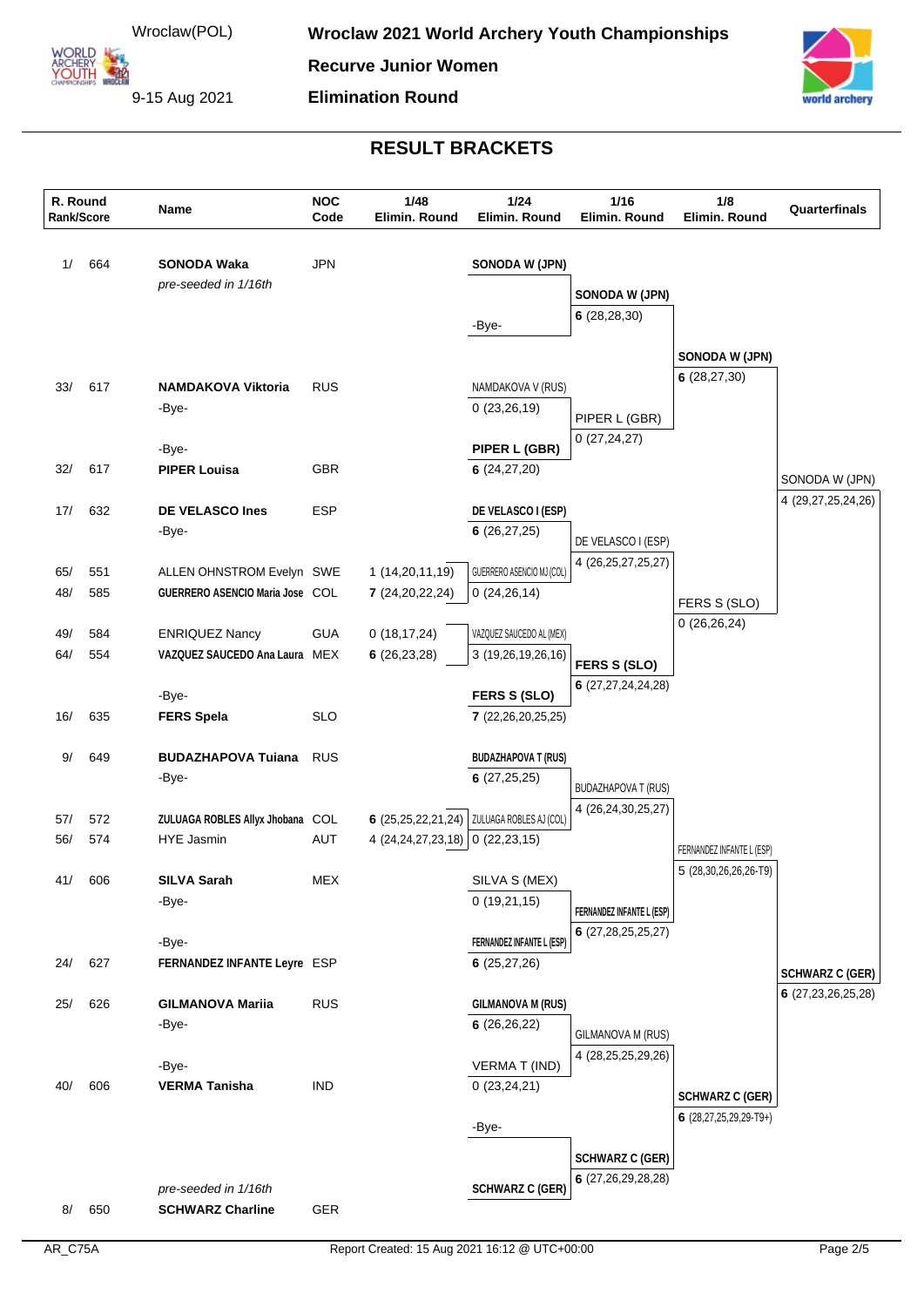**Recurve Junior Women**

**Elimination Round**

9-15 Aug 2021

YOUTH 22



| R. Round<br>Rank/Score |     | Name                                  | <b>NOC</b><br>Code | 1/48<br>Elimin, Round                           | 1/24<br>Elimin. Round                              | 1/16<br>Elimin, Round                       | 1/8<br>Elimin, Round         | Quarterfinals                               |
|------------------------|-----|---------------------------------------|--------------------|-------------------------------------------------|----------------------------------------------------|---------------------------------------------|------------------------------|---------------------------------------------|
|                        |     |                                       |                    |                                                 |                                                    |                                             |                              |                                             |
| 5/                     | 658 | <b>IDENSEN Elina</b>                  | GER                |                                                 | <b>IDENSEN E (GER)</b>                             |                                             |                              |                                             |
|                        |     | pre-seeded in 1/16th                  |                    |                                                 |                                                    | <b>IDENSEN E (GER)</b>                      |                              |                                             |
|                        |     |                                       |                    |                                                 | -Bye-                                              | 6(29,26,26,29)                              |                              |                                             |
|                        |     |                                       |                    |                                                 |                                                    |                                             |                              |                                             |
|                        |     |                                       |                    |                                                 |                                                    |                                             | <b>IDENSEN E (GER)</b>       |                                             |
| 37/                    | 612 | <b>IVANOVA Martina</b>                | <b>BUL</b>         |                                                 | <b>IVANOVA M (BUL)</b>                             |                                             | 6(28, 29, 29)                |                                             |
|                        |     | -Bye-                                 |                    |                                                 | 6 (24, 26, 23, 21, 21-T10)                         | <b>IVANOVA M (BUL)</b>                      |                              |                                             |
|                        |     |                                       |                    |                                                 |                                                    | 2 (25,22,29,28)                             |                              |                                             |
|                        |     | -Bye-                                 |                    |                                                 | STACH M (POL)                                      |                                             |                              |                                             |
| 28/                    | 621 | <b>STACH Martyna</b>                  | POL                |                                                 | 5 (28,26,20,19,26-T4)                              |                                             |                              | <b>IDENSEN E (GER)</b>                      |
| 21/                    | 629 | <b>NAUMOVA Zhanna</b>                 | <b>UKR</b>         |                                                 | <b>NAUMOVA Z (UKR)</b>                             |                                             |                              | 3 (27,27,27,25,26)                          |
|                        |     | -Bye-                                 |                    |                                                 | 6 (29,28,27,25,25-T9)                              |                                             |                              |                                             |
|                        |     |                                       |                    |                                                 |                                                    | NAUMOVA Z (UKR)                             |                              |                                             |
|                        |     | -Bye-                                 |                    |                                                 | VECKYTE M (LTU)                                    | 3 (24, 26, 27, 28, 26)                      |                              |                                             |
| 44/                    | 603 | <b>VECKYTE Meda</b>                   | LTU                |                                                 | 5 (22,28,17,27,27-T8)                              |                                             | FREDERICK I (USA)            |                                             |
|                        |     |                                       |                    |                                                 |                                                    |                                             | 0(25, 24, 25)                |                                             |
| 53/                    | 577 | <b>KOVACIC Tihana</b>                 | CRO                | 6(25,23,20,27,25)                               | KOVACIC T (CRO)                                    |                                             |                              |                                             |
| 60/                    | 565 | TEODORO POPPERL Ana Carolina BRA      |                    | 4 (24,27,22,21,18)                              | 3 (22,21,23,26,27)                                 | <b>FREDERICK I (USA)</b>                    |                              |                                             |
|                        |     | -Bye-                                 |                    |                                                 |                                                    | 7 (26,24,29,28,27)                          |                              |                                             |
| 12/                    | 642 | <b>FREDERICK Isabella</b>             | <b>USA</b>         |                                                 | <b>FREDERICK I (USA)</b><br>7 (22, 22, 26, 21, 28) |                                             |                              |                                             |
|                        |     |                                       |                    |                                                 |                                                    |                                             |                              |                                             |
| 13/                    | 641 | <b>BASARAN Ezgi</b>                   | <b>TUR</b>         |                                                 | <b>BASARAN E (TUR)</b>                             |                                             |                              |                                             |
|                        |     | -Bye-                                 |                    |                                                 | 6(24, 28, 27)                                      | <b>BASARAN E (TUR)</b>                      |                              |                                             |
|                        |     |                                       |                    |                                                 |                                                    | 5 (27,27,28,28,27-T9)                       |                              |                                             |
| 61/                    | 564 | <b>COSTALL Megan</b>                  | <b>GBR</b>         | 5 (26,22,22,21,25-T8)                           | BACZYK Z (POL)                                     |                                             |                              |                                             |
| 52/                    | 580 | <b>BACZYK Zuzanna</b>                 | POL                | 6 $(23, 18, 23, 27, 25 - T10)$ 0 $(21, 20, 22)$ |                                                    |                                             | SLIACHTICAS CAETANO AL (BRA) |                                             |
|                        |     | RODRIGUEZ SEPULVEDA Karen Juliana COL |                    |                                                 |                                                    |                                             | 4 (26, 24, 29, 28, 27)       |                                             |
| 45/                    | 599 | -Bye-                                 |                    |                                                 | RODRIGUEZ SEPULVEDA KJ (COL)<br>2 (25,24,23,22)    |                                             |                              |                                             |
|                        |     |                                       |                    |                                                 |                                                    | SLIACHTICAS CAETANO AL (BRA)                |                              |                                             |
|                        |     | -Bye-                                 |                    |                                                 | SLIACHTICAS CAETANO AL (BRA)                       | 6 (27,28,28,28,25-T10)                      |                              |                                             |
| 20/                    | 630 | SLIACHTICAS CAETANO Ana Luiza BRA     |                    |                                                 | 6(25,25,23,28)                                     |                                             |                              |                                             |
|                        |     |                                       |                    |                                                 |                                                    |                                             |                              | <b>CANALES E (ESP)</b><br>7(28,27,26,26,27) |
| 29/                    | 621 | <b>REISENWEBER Clea</b>               | <b>GER</b>         |                                                 | <b>REISENWEBER C (GER)</b>                         |                                             |                              |                                             |
|                        |     | -Bye-                                 |                    |                                                 | 7 (22, 26, 24, 26, 26)                             | REISENWEBER C (GER)                         |                              |                                             |
|                        |     |                                       |                    |                                                 |                                                    | 2 (26, 26, 25, 23)                          |                              |                                             |
| 36/                    | 613 | -Bye-<br>AMAISTROAIE Madalina ROU     |                    |                                                 | AMAISTROAIE M (ROU)<br>3 (24, 24, 22, 26, 25)      |                                             |                              |                                             |
|                        |     |                                       |                    |                                                 |                                                    |                                             | <b>CANALES E (ESP)</b>       |                                             |
|                        |     |                                       |                    |                                                 | -Bye-                                              |                                             | 6 (29, 29, 25, 27, 29)       |                                             |
|                        |     |                                       |                    |                                                 |                                                    |                                             |                              |                                             |
|                        |     |                                       |                    |                                                 |                                                    | <b>CANALES E (ESP)</b><br>6(27, 25, 26, 27) |                              |                                             |
|                        |     | pre-seeded in 1/16th                  |                    |                                                 | <b>CANALES E (ESP)</b>                             |                                             |                              |                                             |
| 4/                     | 658 | <b>CANALES Elia</b>                   | <b>ESP</b>         |                                                 |                                                    |                                             |                              |                                             |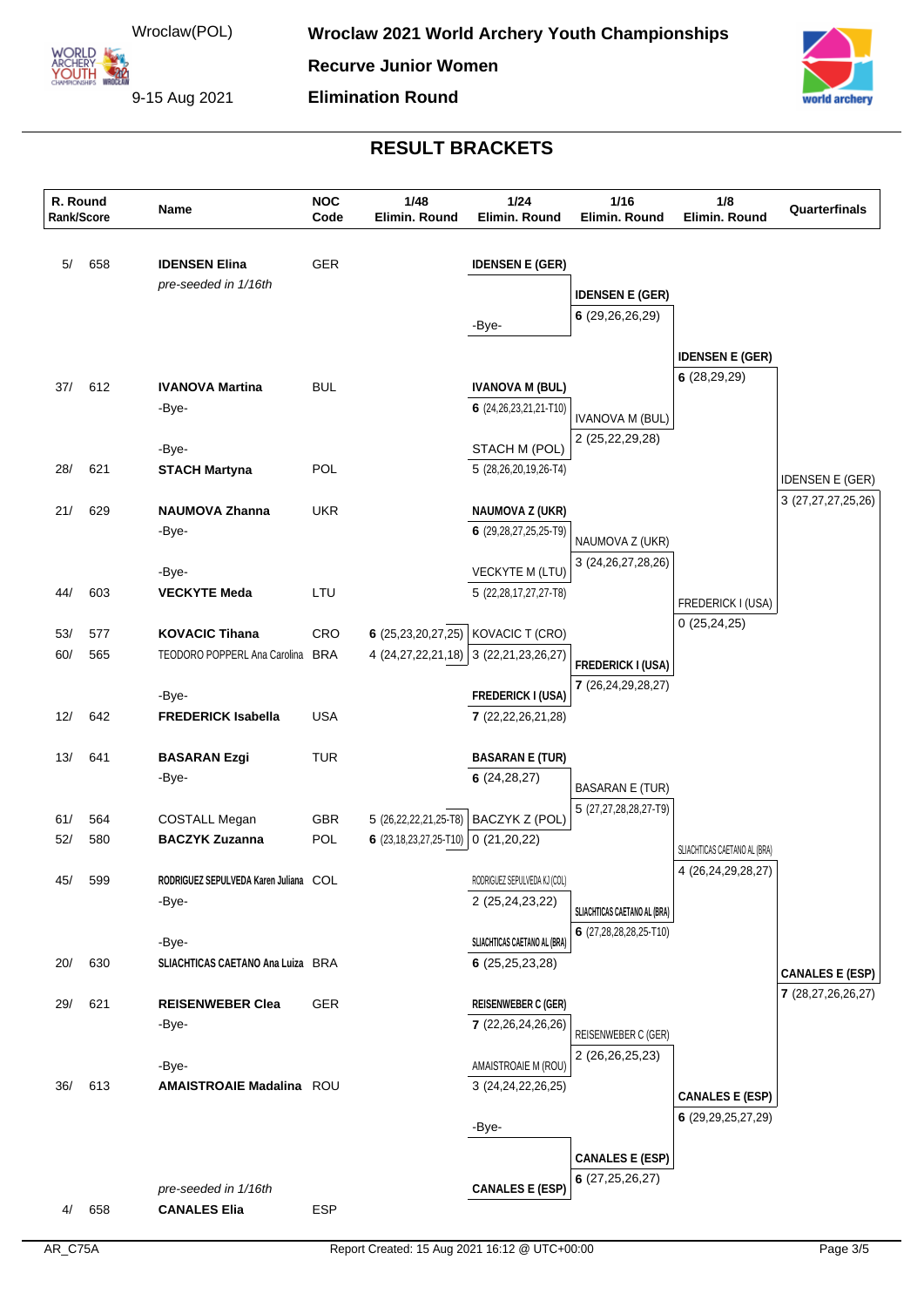**Recurve Junior Women**

**Elimination Round**

9-15 Aug 2021

**ARCHERY<br>YOUTH 422** 



| R. Round<br>Rank/Score |            | Name                                         | <b>NOC</b><br>Code | 1/48<br>Elimin. Round  | 1/24<br>Elimin. Round                      | 1/16<br>Elimin. Round   | 1/8<br>Elimin. Round    | Quarterfinals         |
|------------------------|------------|----------------------------------------------|--------------------|------------------------|--------------------------------------------|-------------------------|-------------------------|-----------------------|
| 3/                     | 659        | <b>WATANABE Mao</b>                          | <b>JPN</b>         |                        | <b>WATANABE M (JPN)</b>                    |                         |                         |                       |
|                        |            | pre-seeded in 1/16th                         |                    |                        |                                            | <b>WATANABE M (JPN)</b> |                         |                       |
|                        |            |                                              |                    |                        |                                            | 6(29, 26, 26, 29, 27)   |                         |                       |
|                        |            |                                              |                    |                        | -Bye-                                      |                         |                         |                       |
|                        |            |                                              |                    |                        |                                            |                         | <b>WATANABE M (JPN)</b> |                       |
| 35/                    | 615        | <b>MIKLOS Beatrice</b>                       | <b>ROU</b>         |                        |                                            |                         | 7 (27,27,28,28,28)      |                       |
|                        |            | -Bye-                                        |                    |                        | <b>MIKLOS B (ROU)</b><br>6(18, 26, 20, 21) |                         |                         |                       |
|                        |            |                                              |                    |                        |                                            | MIKLOS B (ROU)          |                         |                       |
|                        |            | -Bye-                                        |                    |                        | HERVAT K (ITA)                             | 4 (26, 27, 27, 26, 26)  |                         |                       |
| 30/                    | 620        | <b>HERVAT Karen</b>                          | <b>ITA</b>         |                        | 2 (24, 24, 18, 17)                         |                         |                         |                       |
|                        |            |                                              |                    |                        |                                            |                         |                         | WATANABE M (JPN)      |
| 19/                    | 630        | <b>TRETIAKOVA Iryna</b>                      | <b>UKR</b>         |                        | TRETIAKOVA I (UKR)                         |                         |                         | 5 (29,29,24,18,25-T7) |
|                        |            | -Bye-                                        |                    |                        | 6(25,25,21)                                | TRETIAKOVA I (UKR)      |                         |                       |
|                        |            |                                              |                    |                        |                                            | 6(28, 26, 26, 27)       |                         |                       |
| 67/                    | 483        | <b>DJUKIC Angelina</b>                       | AUT                | 2 (21,23,25,19)        | ILYASSOVA A (KAZ)                          |                         |                         |                       |
| 46/                    | 598        | <b>ILYASSOVA Alina</b>                       | KAZ                | 6(28,21,29,22)         | 0(24,20,17)                                |                         | TRETIAKOVA I (UKR)      |                       |
|                        |            |                                              |                    |                        |                                            |                         | 3 (25,29,28,23,27)      |                       |
| 51/<br>62/             | 583<br>560 | VAN DER WINKEL Laura NED<br>PROCHINIG Irina  | AUT                | 6(25,25,26,20,24)      | VAN DER WINKEL L (NED)                     |                         |                         |                       |
|                        |            |                                              |                    | 4 (21,26,15,23,22)     | 3(22, 27, 24, 28, 20)                      | VAZQUEZ V (MEX)         |                         |                       |
|                        |            | -Bye-                                        |                    |                        | <b>VAZQUEZ V (MEX)</b>                     | 2 (24, 29, 25, 26)      |                         |                       |
| 14/                    | 640        | <b>VAZQUEZ Valentina</b>                     | <b>MEX</b>         |                        | 7 (23, 25, 24, 29, 22)                     |                         |                         |                       |
|                        |            |                                              |                    |                        |                                            |                         |                         |                       |
| 11/                    | 643        | <b>PUNIA Tisha</b>                           | <b>IND</b>         |                        | <b>PUNIA T (IND)</b>                       |                         |                         |                       |
|                        |            | -Bye-                                        |                    |                        | 6 (27,26,24,27,26)                         | PUNIA T (IND)           |                         |                       |
|                        |            |                                              |                    |                        |                                            | 5 (28,25,28,29,25-T9)   |                         |                       |
| 59/                    | 567        | <b>TURSUNBEK Diana</b>                       | <b>KAZ</b>         | 6(24,29,24,23,26)      | TURSUNBEK D (KAZ)                          |                         |                         |                       |
| 54/                    | 577        | TRINKUNA Kintija Laima                       | LAT                | 4 (23, 22, 26, 27, 21) | 4 (24, 20, 25, 27, 26)                     |                         | ABDUSATTOROVA Z (UZB)   |                       |
|                        |            |                                              |                    |                        |                                            |                         | 0(28, 25, 27)           |                       |
| 43/                    | 605        | <b>BURDETT Nicole</b>                        | <b>GBR</b>         |                        | <b>BURDETT N (GBR)</b>                     |                         |                         |                       |
|                        |            | -Bye-                                        |                    |                        | 3 (27, 19, 27, 20, 25)                     | ABDUSATTOROVA Z (UZB)   |                         |                       |
|                        |            | -Bye-                                        |                    |                        | ABDUSATTOROVA Z (UZB)                      | 6 (29,27,27,28,25-T10)  |                         |                       |
| 22/                    | 629        | ABDUSATTOROVA Ziyodakhon UZB                 |                    |                        | 7(27,26,23,25,30)                          |                         |                         |                       |
|                        |            |                                              |                    |                        |                                            |                         |                         | <b>BARI K (IND)</b>   |
| 27/                    | 624        | <b>SHIBUYA Juri</b>                          | <b>JPN</b>         |                        | SHIBUYA J (JPN)                            |                         |                         | 6 (25,26,28,28,25-T8) |
|                        |            | -Bye-                                        |                    |                        | 6(25,20,25,26,23)                          |                         |                         |                       |
|                        |            |                                              |                    |                        |                                            | SHIBUYA J (JPN)         |                         |                       |
|                        |            | -Bye-                                        |                    |                        | SEBESTOVA E (CZE)                          | 4 (29,28,23,22,25)      |                         |                       |
| 38/                    | 610        | <b>SEBESTOVA Eva</b>                         | CZE                |                        | 4 (23, 20, 19, 27, 23)                     |                         | <b>BARI K (IND)</b>     |                       |
|                        |            |                                              |                    |                        |                                            |                         | 6(29, 28, 29)           |                       |
|                        |            |                                              |                    |                        | -Bye-                                      |                         |                         |                       |
|                        |            |                                              |                    |                        |                                            | <b>BARI K (IND)</b>     |                         |                       |
|                        |            |                                              |                    |                        |                                            | 6 (28, 26, 27, 26, 26)  |                         |                       |
| 6/                     | 656        | pre-seeded in 1/16th<br><b>BARI Komalika</b> | <b>IND</b>         |                        | <b>BARIK (IND)</b>                         |                         |                         |                       |
|                        |            |                                              |                    |                        |                                            |                         |                         |                       |